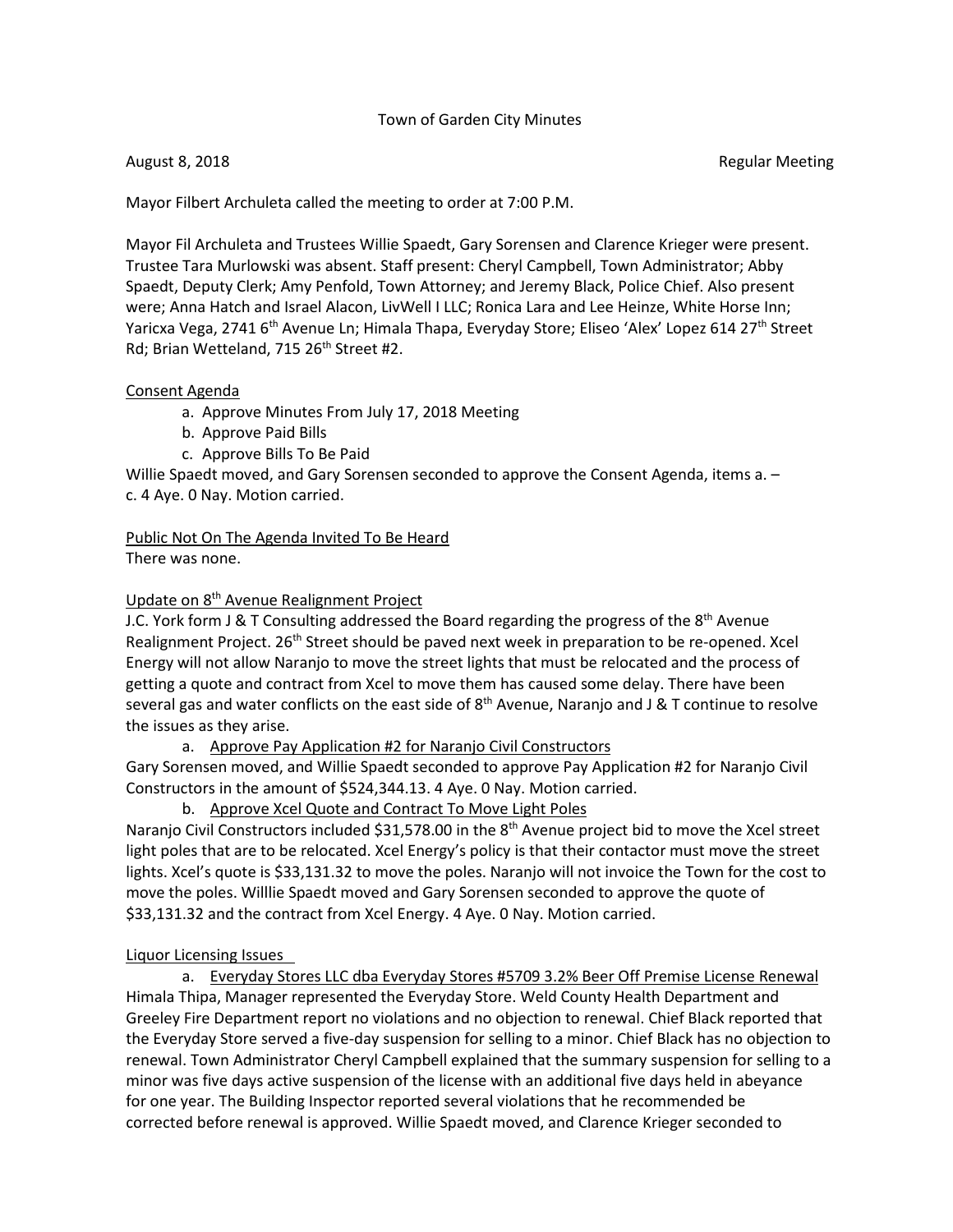approve the renewal of Everyday Stores LLC dba Everyday Store #5709 3.2% Off Premise License contingent upon a satisfactory report from the Building Inspector. 4 Aye. 0 Nay. Motion carried.

# Marijuana Licensing Issues

a. LivWell I LLC dba LivWell Medical Marijuana Center License Renewal MMJ012019 Anna Hatch, Attorney for LivWell represented the company. Ms. Hatch reported that LivWell has entered into a short-term lease agreement with Trent Johnson of Hatworks to allow LivWell employees to park on Johnson's property. She also introduced Israel Alacon who assists LivWell with licensing issues. Willie Spaedt moved, and Clarence Krieger seconded to approve the renewal of Medical Marijuana Center License No. MMJ012019 for LivWell I LLC dba LivWell. 4 Aye. 0 Nay. Motion carried.

# Grant Issues

a. Adopt Resolution No. 10-2018 A Resolution Amending The Town Of Garden City's Commercial Revitalization Grant

 Willie Spaedt moved, and Gary Sorensen seconded to adopt Resolution No. 10-2018 A Resolution Amending The Town Of Garden City's Commercial Revitalization Grant. A roll call vote was taken: Willie Spaedt – Yes, Fil Archuleta – Yes, Clarence Krieger – Yes, Gary Sorensen – Yes. 4 Aye. 0 Nay. Motion carried.

b. Approve Commercial Revitalization Grant Application For The White Horse Inn Ronica Lara, Owner of White Horse Inn applied for a Commercial Revitalization Grant to replace their outdoor patio. Gary Sorensen moved, and Willie Spaedt seconded to approve the Commercial Revitalization Grant Application for the White Horse Inn. 4 Aye. 0 Nay. Motion carried.

c. Approve Fence Grant And Payment For 2741 6<sup>th</sup> Avenue Ln Yaricxa Vega Ortiz applied for a fence grant at 2741 6<sup>th</sup> Avenue Ln. An 11 ft portion of the fence is on Town Property and was deducted from the total of the grant request. The Grant Agreement states that Ms. Ortiz has agreed to donate the 11 feet of fence on Town property to the Town. Willie Spaedt moved, and Clarence Krieger seconded to approve the Fence Grant application and final Payment of \$2711.78. 4 Aye. 0 Nay. Motion carried.

# Consider Pole Sign Resolution

 The Board discussed a financial incentive of \$3000.00 to pole sign owners to abandon and remove their pole signs. The owner would be required to sign an agreement to apply the \$3000.00 to a new, compliant sign. The owner would also be able to apply for a Commercial Revitalization Grant to pay up to 50% of the remaining balance of a new, compliant sign. Willie Spaedt moved, and Gary Sorensen seconded to have Amy Penfold draft a Resolution to be considered at the August 21, 2018 meeting. 4 Aye. 0 Nay. Motion carried.

# Letter of Interest from Brian Wetteland

Brian Wetteland, 715 26<sup>th</sup> Street #2, addressed the Board regarding his interest in being appointed to fill a vacancy on the Board of Trustees. Alex Lopez,  $614$  27<sup>th</sup> St Rd, also submitted a letter and addressed the Board regarding his interest in filling a vacancy on the Board. Both were asked to attend the August 21, 2018 meeting at which the appointments will be considered.

# Approve And Schedule A Budget Work Session

Willie Spaedt moved, and Clarence Krieger seconded to approve and schedule a budget work session on September 11, 2018, time to be determined. 4 Aye. 0 Nay. Motion carried.